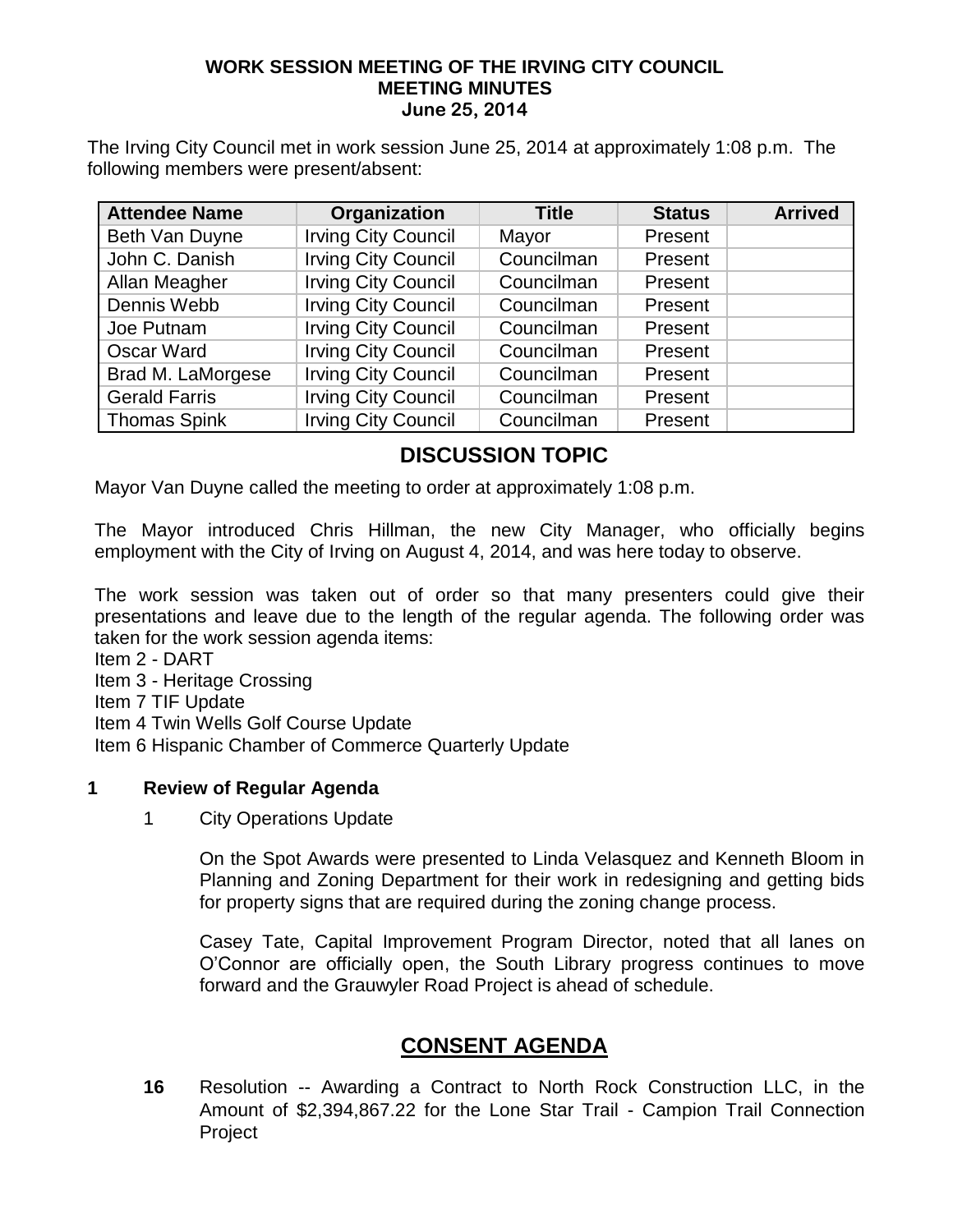Casey Tate, Capital Improvement Program Director, detailed the location of the trail connection and confirmed that the construction is funded through a county grant.

**20** Resolution -- Approving Agreed Final Judgment - City of Irving V. Oak Villas Apartments, LLC

Janet Spugnardi, Senior Assistant City Attorney, detailed the lawsuit and the positive results and improvements made to the property.

**24** Resolution -- Approving a First Amendment to the Memorandum of Understanding Between the City of Irving and OliverMcMillan for Development of the City-Owned Land Located at State Highway 114, Loop 12 and State Highway 183

Doug Janeway, Business Affairs Interim Director, discussed the time extension requested by OliverMcMillan and noted that Council has been provided with images of the proposed development, with or without a tennis facility.

Greg Watson, representative with OliverMcMillan, detailed the proposed amenities within the development and the steps needed to move forward.

Council and staff discussed options for extending the MOU and decided to make a recommendation tomorrow at the council meeting when they can take action.

**25** Resolution -- Resolution Approving Supplemental Conceptual Site Plan for Irving Music Factory

Charles Anderson, City Attorney, advised Council that this item is recommended for discussion in executive session under Legal Advice - Texas Open Meetings Act § 551.071.

**27** Resolution -- Authorizing the Agreement Between the City of Irving and SMG for Management and Food and Beverage Services for Up to Three, Five-Year Periods for the Irving Convention Center.

Maura Gast, Executive Director of the ICVB, noted that this agreement will not be in effect until October 2015 but event contracting is being planned for after October 2015.

# **INDIVIDUAL CONSIDERATION**

**35** Resolution -- Authorizing Reimbursement Agreement in an Amount Not to Exceed \$7,895,000 with LG Colinas, LP for Public Infrastructure Improvements Within the Tax Increment Reinvestment Zone No. One

Brad Duff, Treasury Manager, described the reimbursement requests from LG Colinas, LP.

Max Duplant, Chief Financial Officer, confirmed that the agreement clarifies that reimbursement will only be made if funds are available in the TIF No. 1 fund.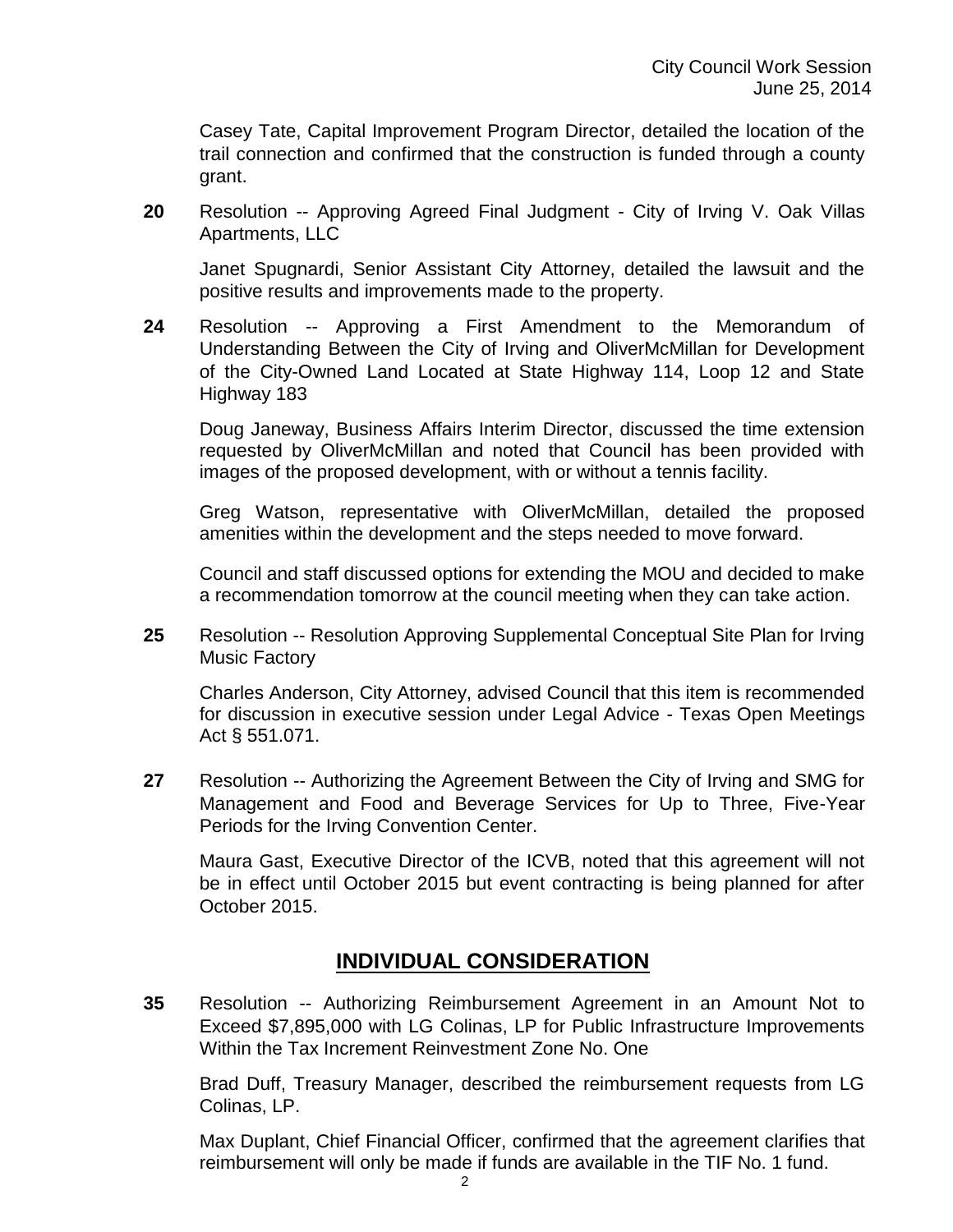**36** Resolution -- Approving an Economic Incentive Agreement with LG Colinas, LP in the Estimated Amount of \$660,000 Upon Qualification

Brad Duff, Treasury Manager, confirmed that the 380 incentive agreement is contingent on LG Colinas completing all agreed upon infrastructure improvements and taxable sales qualifications.

- **37** Resolution -- Approving a Settlement Agreement with Joe Mapes, Marvin Randle, and Oscar Ward
- **38** Resolution -- Approving a Memorandum of Understanding between the City of Irving and Joe Mapes, Marvin Randle and Oscar Ward Relative to the Development of a Farmers' Market and/or Food Truck Park

Janet Spugnardi, Senior Assistant City Attorney, stated that items 37 and 38 will be discussed in Executive Session.

It was noted that Councilman Oscar Ward abstained from discussion of items 37 and 38.

# **ZONING CASES AND COMPANION ITEMS**

**39** Resolution -- Approving Sign Variance Case #S1403-0030 to Allow an Additional Pole Sign and Additional Height, Size and Locations to Certain On-Site Directional Signs - Approximately 9.23 Acres Located at 1999 West Airport Freeway - Barnett Signs, Applicant - Toyota of Irving, Owner (Postponed from June 5, 2014)

Ken Bloom, Urban Development Manager, presented the applicant's request, noting staff recommends approval of the variances for only the oversized directional signs, but not the second pole sign.

Several council members noted their support of the applicant's request for the second pole sign.

**40** Ordinance -- Zoning Case ZC13-0056 - Granting S-P-1 (Detailed Site Plan) for C-C (Community Commercial) Uses with a Variance to the Distance Separation Requirements from a School for the Sale of Alcoholic Beverages for Off-Premises Consumption - Approximately 0.9114 Acres Located at 4125 West Airport Freeway - Hooda Corporation, Inc., Applicant/Owner (Postponed from June 5, 2014)

Ken Bloom, Urban Development Manager, presented the applicant's request, noting staff recommends denial per the recommendation of the Planning and Zoning Commission. He also noted that opposition to this case represents 21.11% of the land within 200 feet of the subject property; therefore, a ¾ vote will be required to approve this case.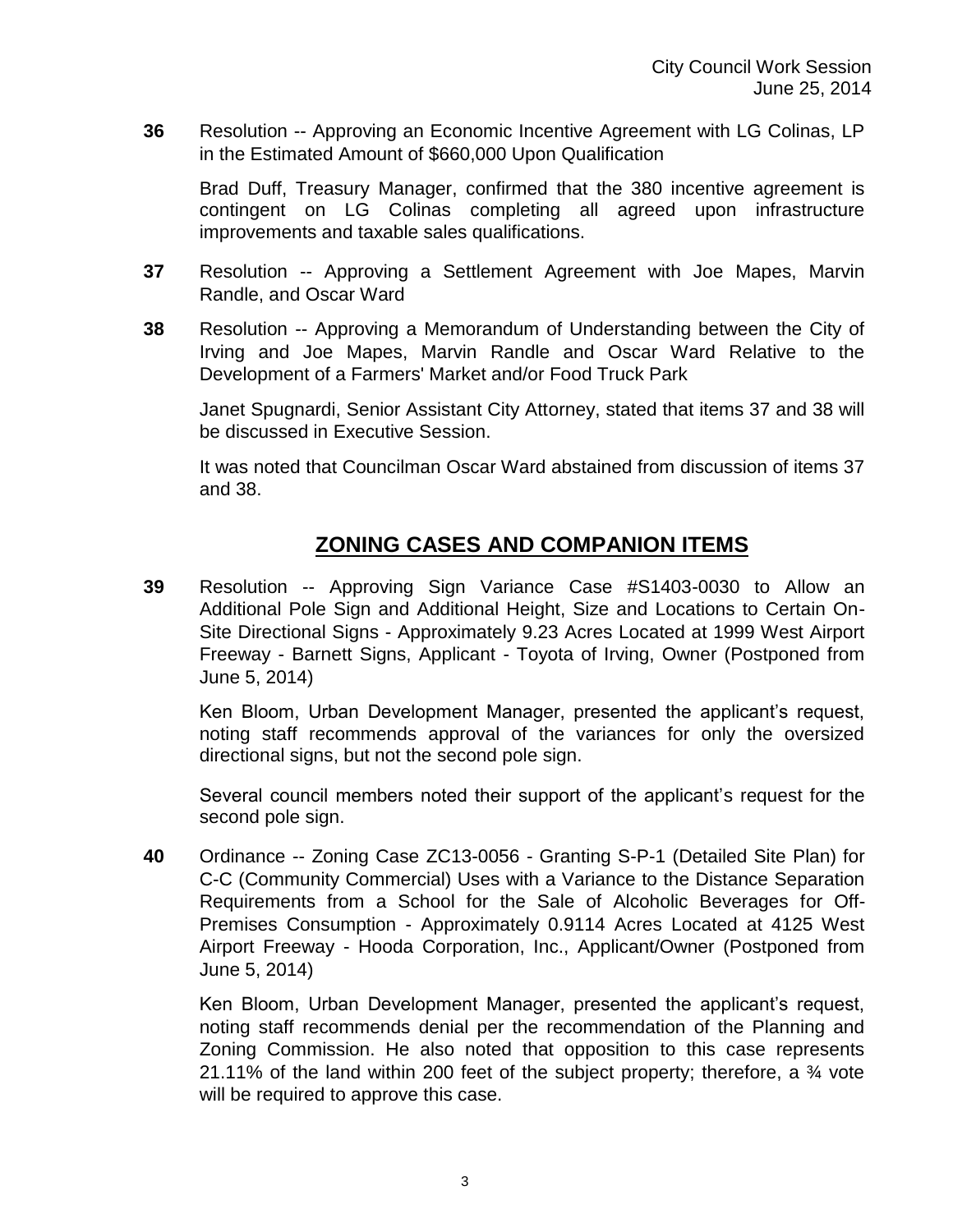**41** Ordinance -- Zoning Case #ZC14-0024 and Development Plan DVP14-0002 - Amending the Comprehensive Plan to Change the Recommended Land Use from "Office" to "Low Density Residential", Approving a Development Plan for R-ZLa (Zero Lot Line) Uses and Granting S-P-2 (Generalized Site Plan) for R-ZLa (Zero Lot Line) Uses - Approximately 18.817 Acres Located on Fuller Drive, North of Phelps Drive - Jacobs Engineering Group, Inc., Applicant - Hines Interests Limited Partnership, Owner

Ken Bloom, Urban Development Manager, presented the applicant's request, noting staff recommends denial.

Council and staff discussed the applicant's request and the amenities that usually accompany a residential neighborhood, such as sidewalks and park land.

**42** Ordinance -- Zoning Case #ZC14-0026 - Granting S-P-2 (Generalized Site Plan) for R-6 (Single Family) Uses - Approximately 0.2 Acres Located at 2821 Alan-A-Dale - Susan Rogers Garden, Applicant/Owner

Ken Bloom, Urban Development Manager, presented the applicant's request, noting staff recommends approval per the recommendation of the Planning and Zoning Commission.

**43** Ordinance -- Zoning Case #ZC14-0035 - Granting S-P-1 (Detailed Site Plan) for C-C (Community Commercial) Uses Including Auto Sales and Display - Approximately 0.843 Acres Located at 2901 West Airport Freeway - Herring Investments, Applicant/Owner

Ken Bloom, Urban Development Manager, presented the applicant's request, noting staff recommends approval per the recommendation of the Planning and Zoning Commission.

### **2 DART Update and Discussion**

Gary Thomas, DART President, presented an update on the progress of the Orange Line and other DART initiatives throughout the metroplex.

### **3 Heritage Crossing Implementation Update**

Scott Polikov, Gateway Planning Group President, updated the Council on the development implementation in the Heritage Crossing district.

Bill Hale, Texas Department of Transportation, discussed how the "Turn-Back" program works in order to turn the highways back over to their cities.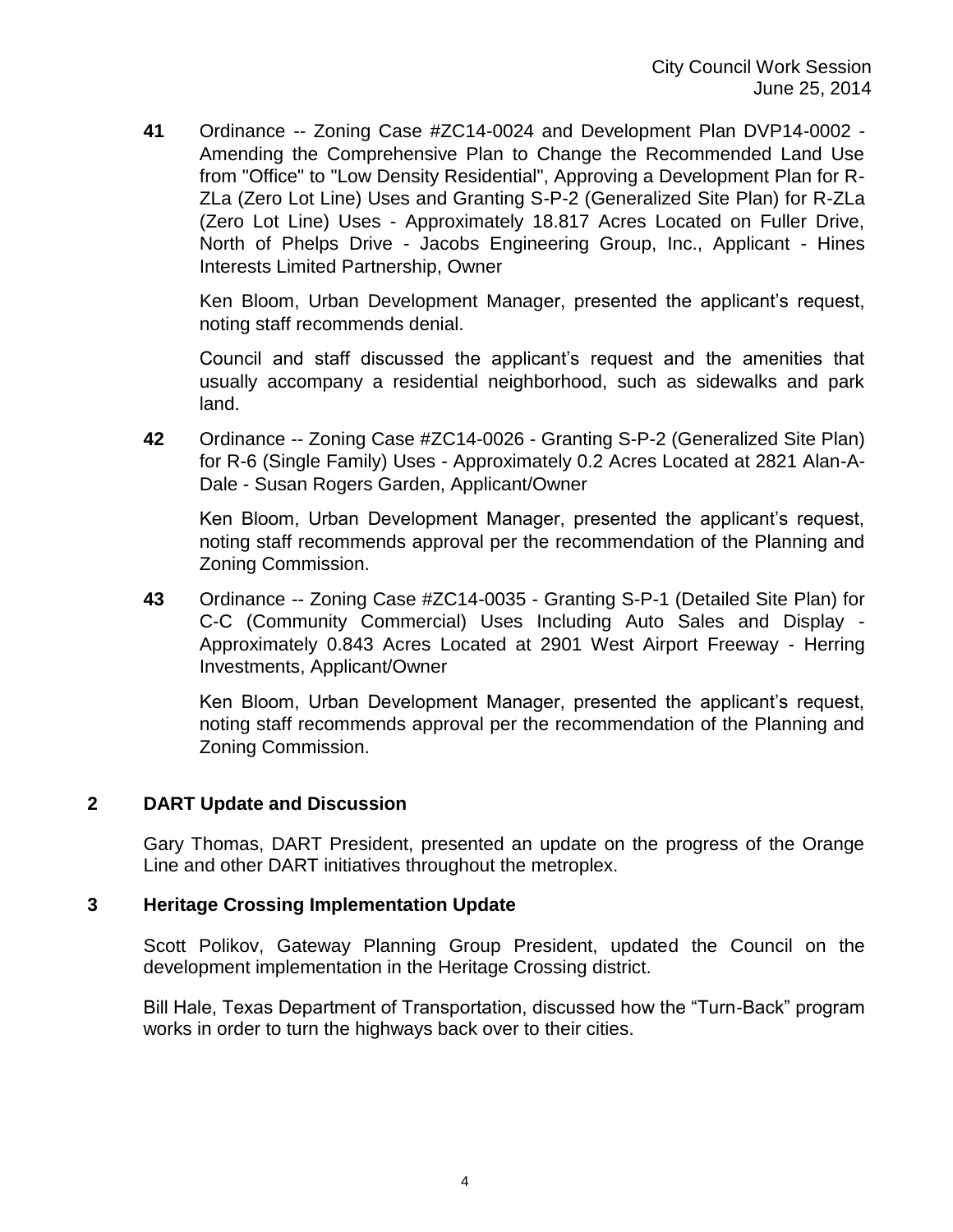### **4 Twin Wells Golf Course Update**

Chris Hooper, Community Resources Senior Director, introduced Richard Singer representing National Golf Foundation Consulting, Inc., who presented the Council with several options for consideration regarding the Twin Wells Golf Course.

Mr. Singer noted that they are not advocates for any position other than for the council to be able to make decisions based on observations from his and his company's market analysis. Positives of the analysis are location, view and golf layout. Negatives of the analysis are also location, landfill site, and physical condition such as infrastructure (irrigation, turf, paths, equipment, maintenance area, and club house). Various options for improvements to the facility were provided and Mr. Singer left those for council discussion.

Mayor Van Duyne requested this topic be brought back to the next work session for more discussion.

### **5 Heritage Museum Feasibility Study - Discussion**

This item was not discussed; it will be brought forward to a future meeting.

### **6 Hispanic Chamber of Commerce Quarterly Update**

Mary Ann Kellam, Irving Hispanic Chamber of Commerce President, presented the quarterly update on the activities and initiatives of the Hispanic Chamber of Commerce.

### **7 TIF Project Plan Update - CFBISD**

Max Duplant, Chief Financial Officer, described the TIF project the Carrollton-Farmers Branch ISD is planning, utilizing available TIF funds.

Scott Layne, Carrollton-Farmers Branch ISD representative, detailed the various sites proposed for improvement.